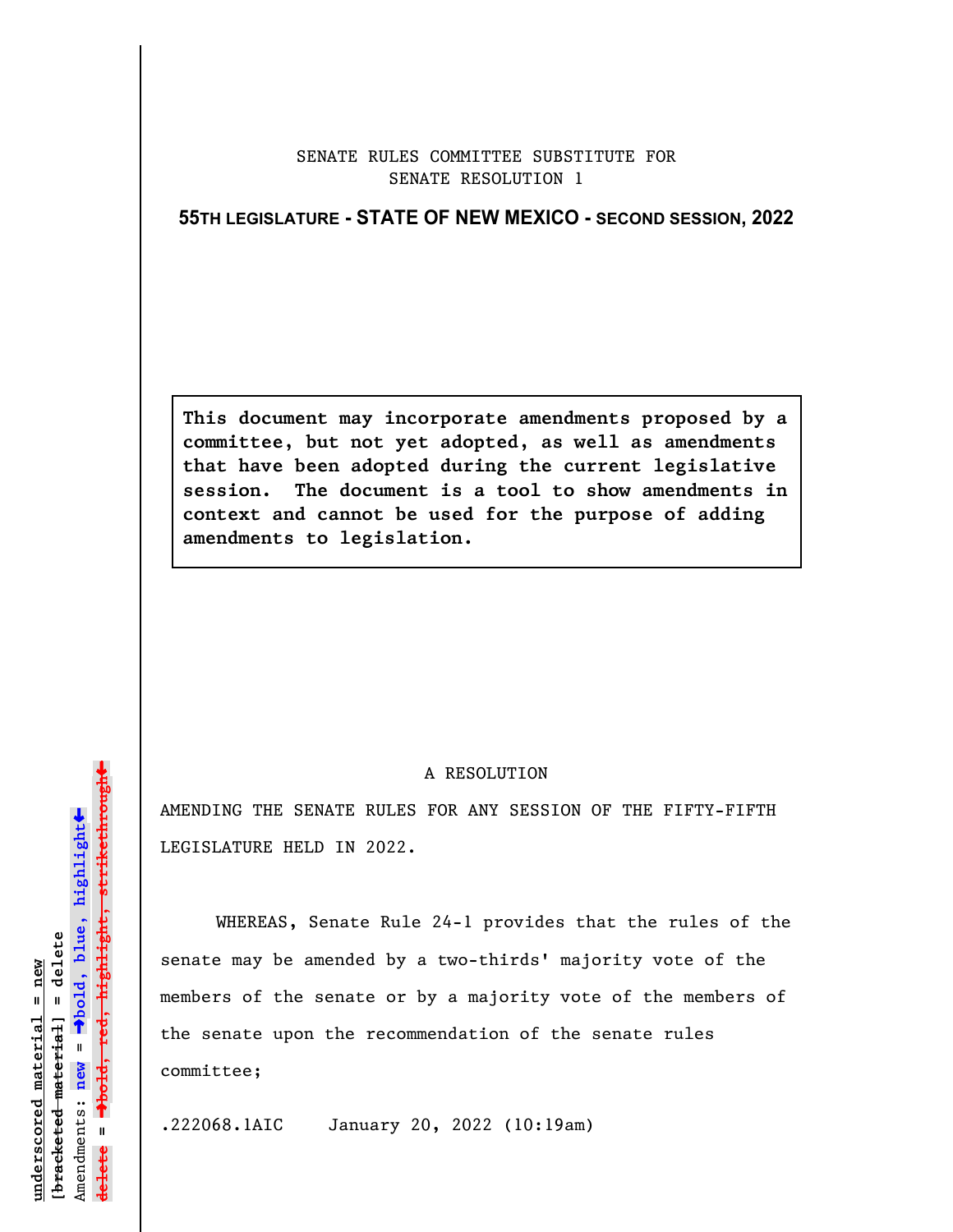SRC/SR 1

NOW, THEREFORE, BE IT RESOLVED BY THE SENATE OF THE STATE OF NEW MEXICO that the following new senate rules, for any session of the fifty-fifth legislature held in 2022, be adopted to read:

- "2-4 Each senator may permit staff responsible to that senator to perform assigned duties from within the capitol or from a remote location; provided that a staff member required to isolate in accordance with federal centers for disease control and prevention guidelines shall follow those guidelines."; and
- "4-1-1 If the federal centers for disease control and prevention recommends masking in public places, the presiding officer shall ensure that all members, staff, employees and guests who are physically present in the senate chambers wear a mask that covers the mouth and nose, pursuant to the recommendations of the federal centers for disease control and prevention, and not consume food in the senate chambers."; and

"6-1-1 If the federal centers for disease control and prevention recommends masking in public places, the sergeant-at-arms shall ensure that all members, staff, employees and guests who are physically present in the senate gallery, senate committee rooms and the senate hallways wear a mask that

.222068.1AIC January 20, 2022 (10:19am)

 $- 2 -$ 

º**bold, red, highlight, strikethrough** highlight, strikethro  $\ddot{\bullet}$ º**bold, blue, highlight** bracketed material] = delete **[bracketed material] = delete** inderscored material = new **underscored material = new** Amendments: **new** =  $\mathbf{I}$ Amendments: new **delete =**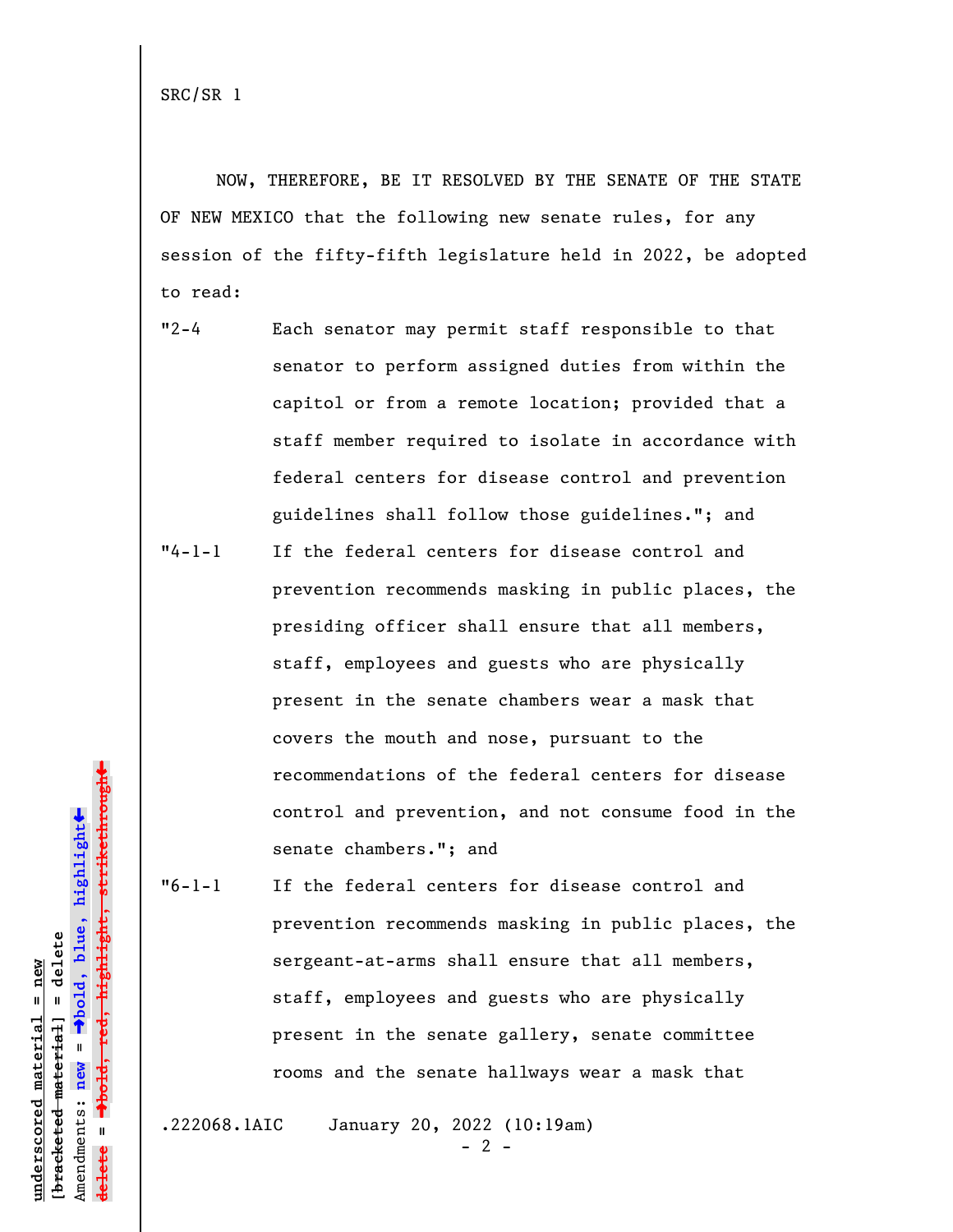covers the mouth and nose, pursuant to the recommendations of the federal centers for disease control and prevention, and not consume food in those areas."; and

- "7-1-1 A senator shall be considered to be present and in attendance for the purposes of establishing a quorum, doing business, satisfying a call or voting during a floor session if the member is physically present or participating by simultaneous, remote electronic means, from within the capitol, as verified by the sergeant-at-arms. If a call is satisfied, members within the capitol shall participate during the debate from the floor or the member's capitol office and vote on the issue that is the subject of the call."; and
- "7-1-2 A senator shall be considered to be present and in attendance for the purposes of establishing a quorum, doing business or voting during standing committee meetings if the member is physically present or participating by simultaneous, remote electronic means and is visually present, or if participating by telephone, is confirmed to be present by voice, as confirmed by the committee chair, from within the capitol."; and

"7-1-3 A senator who is required to isolate or quarantine as provided by the guidance of the federal centers

.222068.1AIC January 20, 2022 (10:19am)

- 3 -

º**bold, red, highlight, strikethrough** highlight, strikethro  $\ddot{\bullet}$ º**bold, blue, highlight** bracketed material] = delete **[bracketed material] = delete** inderscored material = new **underscored material = new** Amendments: **new** =  $\mathbf{I}$ Amendments: new **delete =**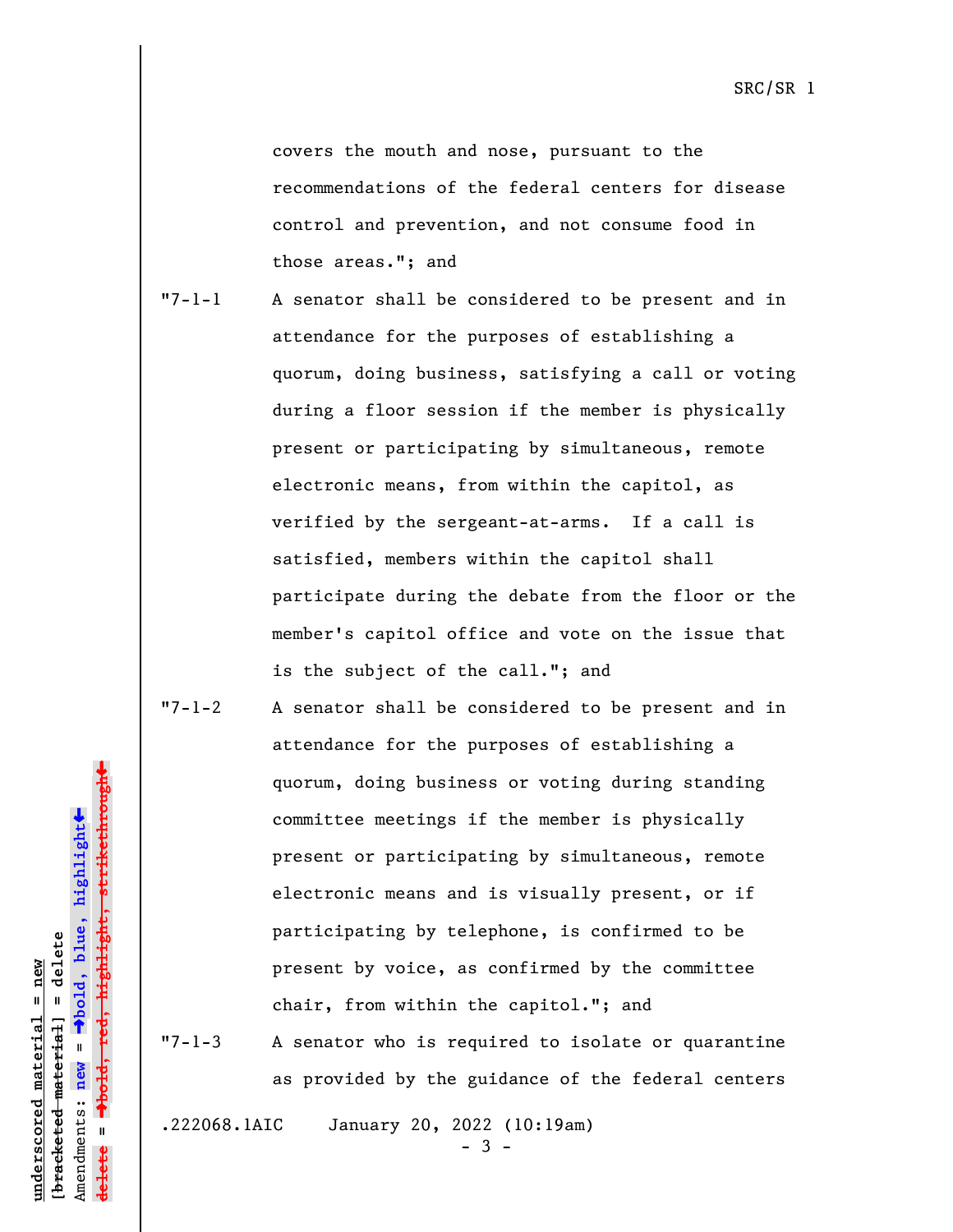for disease control and prevention may continue to participate via simultaneous, remote electronic means from outside the capitol. A senator with a medical condition that classifies the senator as having high risk for mortality from severe acute respiratory syndrome coronavirus 2, as defined by the federal centers for disease control and prevention, may participate via simultaneous, remote electronic means from outside the capitol upon providing to the senator's respective floor leader or the president pro tempore documentation from a physician, nurse practitioner or other advanced practice medical professional licensed in New Mexico verifying the underlying condition. In the event of a call of the senate, members participating remotely from outside the capitol who have not been excused or necessarily prevented from being present shall be considered present for the purposes of the call. If a call is satisfied, members participating remotely who are considered present shall participate during the debate and vote on the issue that is the subject of the call."; and

"7-19 Members of the senate, staff, employees and guests shall wear face masks or respirators, as recommended by the federal centers for disease control and

.222068.1AIC January 20, 2022 (10:19am)

- 4 -

º**bold, red, highlight, strikethrough** highlight, strikethro  $\ddot{\bullet}$ º**bold, blue, highlight** bracketed material] = delete **[bracketed material] = delete** inderscored material = new **underscored material = new** Amendments: **new** =  $\mathbf{I}$ Amendments: new **delete =**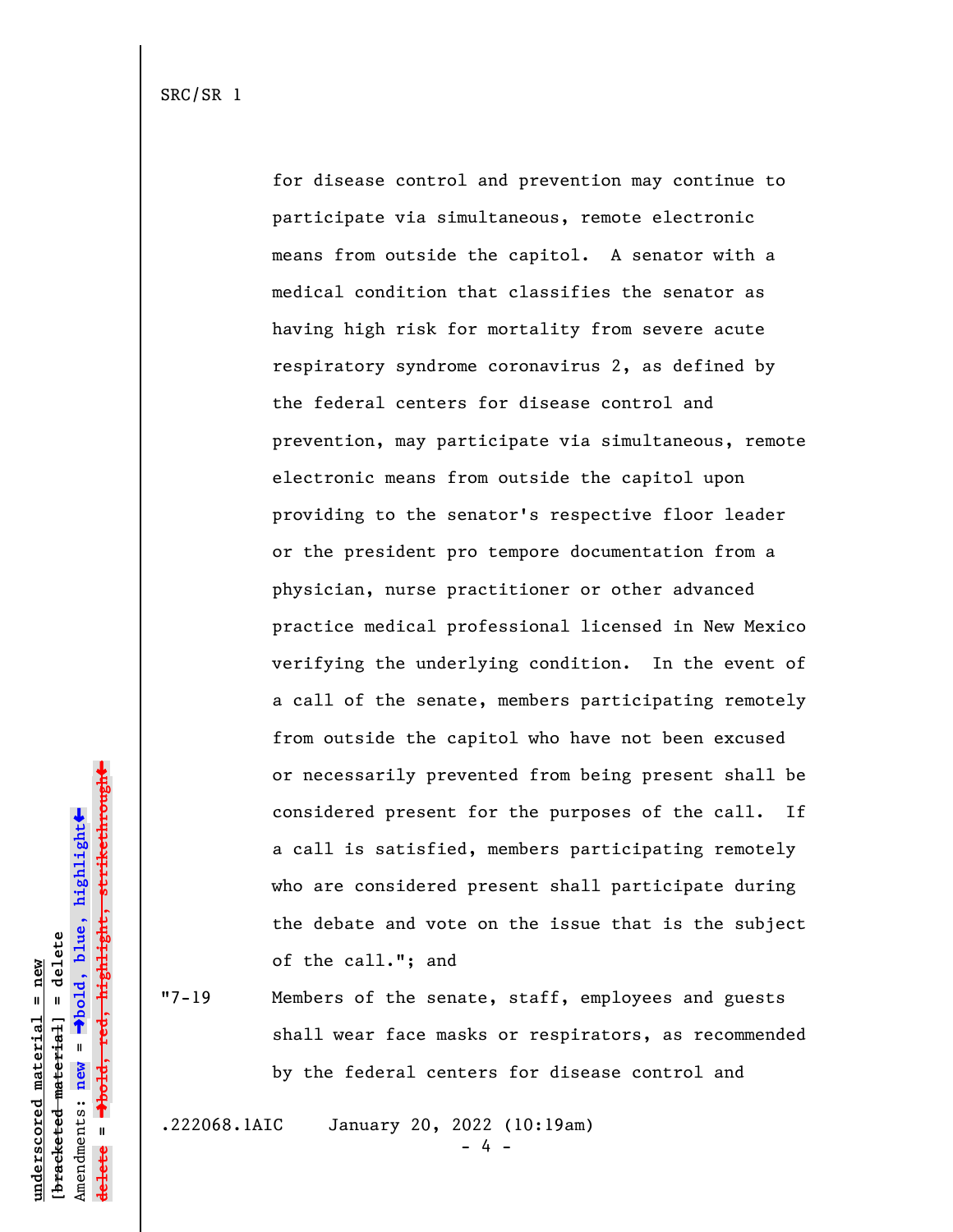SRC/SR 1

prevention, covering the mouth and nose when physically present in the senate chamber, galleries, lobby, senate committee rooms and rooms connected therewith. Failure to do so shall constitute a violation of these rules, and violators are subject to disciplinary action and removal from the chamber or committee room. A senator who is not compliant with this rule in the senate chamber or committee room may participate remotely from the member's office."; and

"7-20 Legislators participating via simultaneous, remote electronic means on the senate floor **Sfl2**º**or**»**Sfl2** in any senate standing committee shall be visually present. A legislator who is not visually present when called upon shall be listed as absent, unless excused. No legislator shall be logged in to a senate committee while simultaneously logged in or present in any other legislative committee meeting or floor session, nor shall a senator be simultaneously logged in to be present on the senate floor and in a senate committee."; and "9-5-9 Meetings shall be staffed by one or more hosts to facilitate and allow participation by the committee

> members, expert witnesses and the public. The chair, in consultation with the ranking member, may determine the duration of public comment allowed.

**underscored material = new [bracketed material] = delete**

bracketed material] = delete inderscored material = new

Amendments: **new** =

Amendments: new

 $\mathbf{I}$ 

**delete =**

º**bold, blue, highlight**

º**bold, red, highlight, strikethrough**

highlight, strikethro

 $\ddot{\bullet}$ 

»

.222068.1AIC January 20, 2022 (10:19am)

 $-5 -$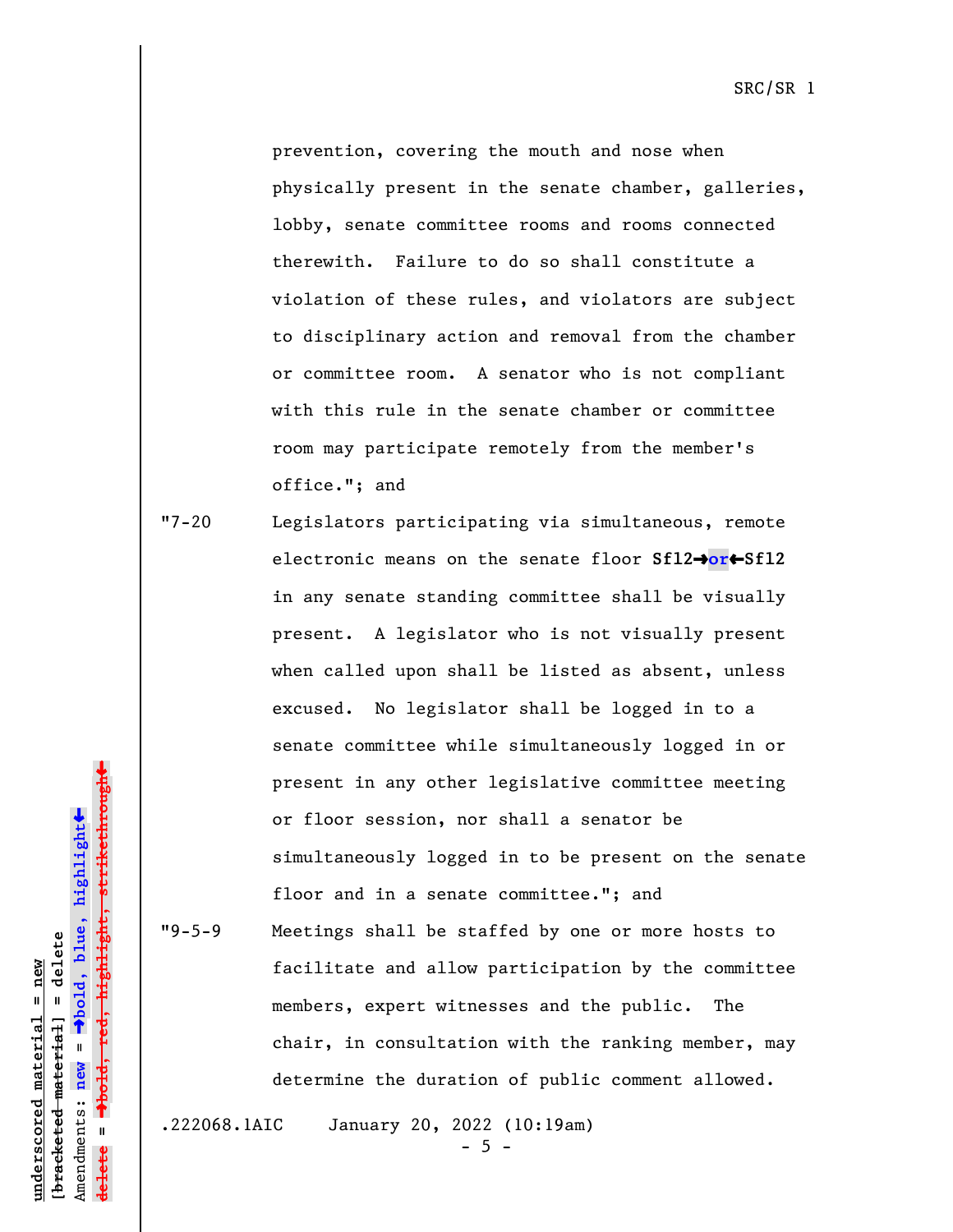SRC/SR 1

Each standing committee may also receive public comment by email."; and

- "22-3 Courtesy memorials and certificates shall not be read aloud on the senate floor."; and
- "23-14 The president pro tempore may set occupancy limits for any of the space occupied by senate committees **Sfl1**º**and corresponding hallways**»**Sfl1** and may reassign committee rooms and the senate floor as necessary to enable sufficient social distancing for members, staff and the public."; and
- "24-3 In the event of a public health emergency while the senate is in session, the senate shall adhere to health guidelines as outlined by the federal centers for disease control and prevention and as maintained on the legislature's website for the senate when the senate is in session."; and

BE IT FURTHER RESOLVED that the following senate rules be amended to read:

"7-18 Members of the senate shall dress in business attire befitting the decorum of the senate and the wearing of bolo ties shall be permitted, regardless of whether the member is participating in person or via simultaneous, remote electronic means. All persons permitted access to the floor of the senate shall be held to the same standard."; and

.222068.1AIC January 20, 2022 (10:19am)

**underscored material = new [bracketed material] = delete**

bracketed material] = delete inderscored material = new

Amendments: **new** =

Amendments: new

 $\mathbf{u}$ 

**delete =**

º**bold, blue, highlight**

º**bold, red, highlight, strikethrough**

<del>highlight, strikethrou</del>

 $\ddot{\bullet}$